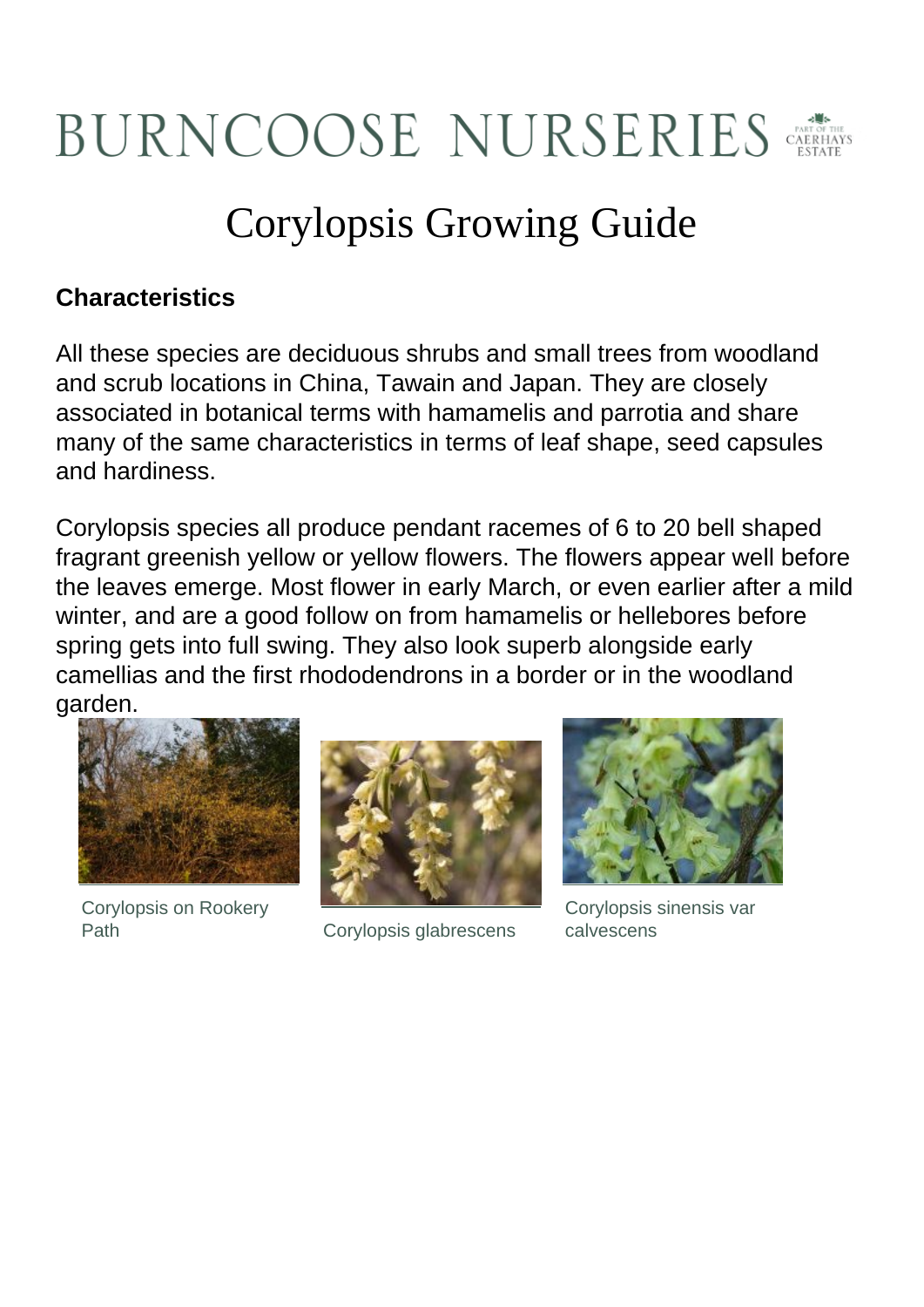

Corylopsis spicata

Corylopsis, like hazels (corylus), are very easy to grow in acid soils and have few particular requirements.

They grow best in fertile, moist but well drained soil as, indeed, do most ericaceous woodland trees and shrubs.

In severe frosts the racemes of flowers may get damaged but this will not injure the plant in any other way.

The smaller growing Corylopsis parciflora does occasionally get some damage to its new growth in late frosts but soon grows through the problem.

Corylopsis prefer dappled shade or sun for only part of the day rather than exposure to full sun in the open where some leaf scorching can occur in dry conditions. C. pauciflora is again rather susceptible to this.

#### **Propagation**

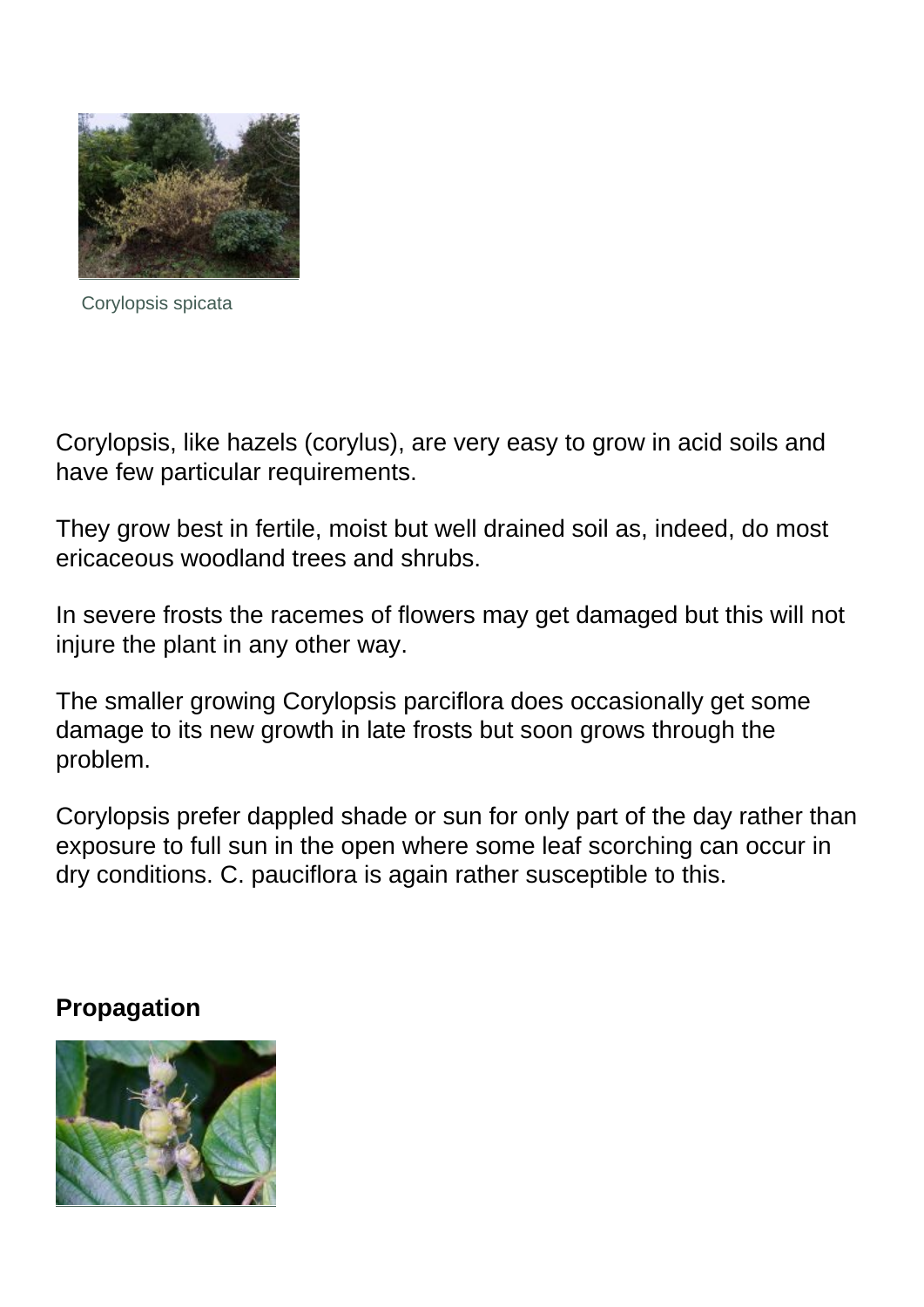Corylopsis are difficult to grow from cuttings. Growing from seed is much easier.

Seed capsules are often visible by mid summer and are ripe enough to collect in late September or October. The black seeds can then be extracted from the capsules and sown immediately in containers or in an open cold frame in a mixture of peat and sand.

Germination should occur the following spring.

We have a detailed article on collecting, storing and growing seeds.

# **Pests And Diseases**

There are none to worry about with corylopsis which are generally entirely trouble free.

# **Our Best Selection**

Our selection of the best corylopsis varieties to grow:



[Corylopsis pauciflora](plants.cfm?pl_id=1337) this is a dwarf shrub spreading to 4-6ft in height and width with slender branches and masses of primroses yellow flowers



[Corylopsis sinensis](plants.cfm?pl_id=5575)  [willmottiae](plants.cfm?pl_id=5575) this species grows to 10- 12ft in height and flowers in April with large drooping racemes of primrose yellow flowers.



[Corylopsis sinensis](plants.cfm?pl_id=1341)  ['Spring Purple'](plants.cfm?pl_id=1341)  Good autumn colour, the new growth is an attractive plum colour.